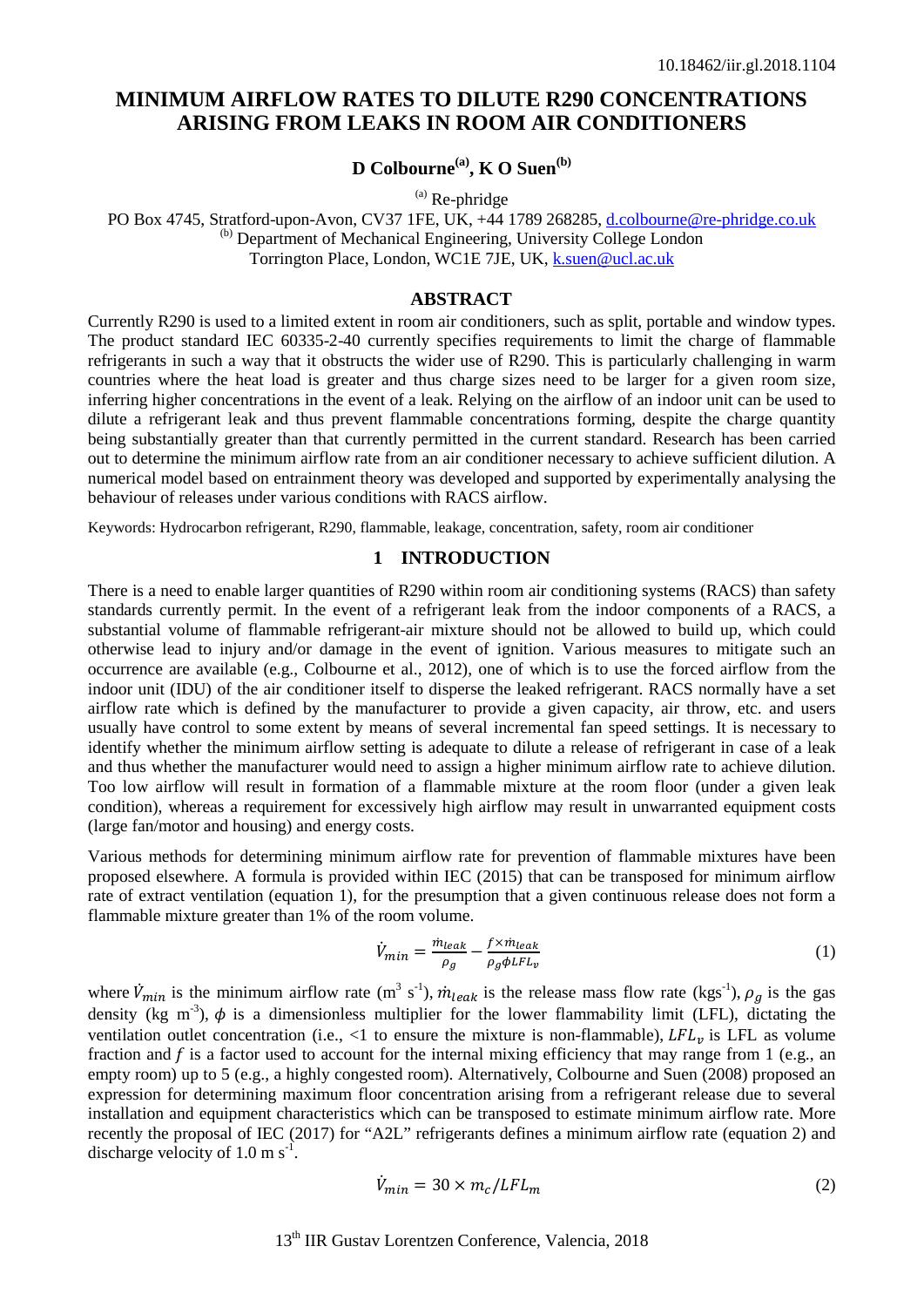where  $V_{min}$  is the minimum airflow rate (m<sup>3</sup> h<sup>-1</sup>),  $m_c$  is system refrigerant charge (kg), LFL<sub>m</sub> is LFL as mass per volume ( $kg \text{ m}^3$ ) and 30 is a constant relating to assumed refrigerant leak mass flow rate.

There are several short-comings with these approaches. IEC (2015) assumes infinite release duration and that the airflow removes some of the mixture from the room whilst replenishing with fresh air; this does not suitably represent the case of a RACS in a closed room. Colbourne and Suen (2008) is based on a variety of highly pessimistic assumptions, such as the release originating from outside the unit housing and at low momentum and very high release mass flow rates, and the application of the formula itself is possibly too unwieldly for use in a standard. IEC (2017) only accounts for a fixed and similarly high release rate but also neglects the effect of RACS discharge or room air speed on mixing. Thus there is a clear need for a broadly universal approach for determining the minimum airflow rate of RACS, taking account of the various construction and installation characteristics of RACS as well as being relatively simple to apply for nonspecialists. In order to do this, the airflow conditions associated with a RACS are identified and the applicable principles for airflow mixing are introduced. This leads to the development of a general formula, which is then examined with respect to practicalities experimentally and eventually the formulae are adjusted to account for empirical findings.

# **2 CONCEPT DEVELOPMENT**

#### **2.1 Basic approach**

When a jet of air (e.g., from a RACS outlet grille) discharges into a free volume it entrains air from the surroundings so that that total volumetric airflow rate of the field gradually increases [\(Figure 1\)](#page-1-0). If that jet comprises a stream of leaked refrigerant then the concentration of refrigerant within the flow field should also gradually decrease as more air is entrained, assuming that the flow within the jet remains turbulent. Greater discharge volume flow rate increases rate of entrainment and therefore leads to more dilution. Eventually the flow will terminate, either at the opposite wall or on the room floor, depending upon whether the buoyancy effects or the momentum effects of the jet dominate; also indicated in [Figure 1.](#page-1-0) Thus the maximum concentration observed at the opposite wall or floor would correspond to the mean concentration



<span id="page-1-0"></span>*Figure 1: Schematic of entrainment process and jet termination*

#### **2.2 Entrainment**

Classical entrainment hypothesis is that the rate of entrainment of surrounding fluid across a jet or plume boundary is proportional to the average centreline velocity and perimeter of the flow field:

$$
\frac{d\dot{V}}{dx} = P\alpha \bar{u}_c \tag{3}
$$

where  $\dot{V}$  is volume flow rate (m<sup>3</sup> s<sup>-1</sup>), x is distance along the jet (m), P is perimeter around the flow field (m), is entrainment coefficient and  $\bar{u}_c$  is centreline velocity along x direction (m s<sup>-1</sup>). From this, Etheridge and Sandberg (1996) derive closed equations for volume flow rate of neutrally buoyant jets at some distance from the jet exit. Since most RACS IDUs have high aspect ratio outlets, their model for plane jets is selected:

within the cross-section of that jet at the point that it terminates. If this maximum concentration at jet termination is set to refrigerant LFL, then the corresponding minimum airflow rate and jet outlet characteristics may be determined.

The analysis requires a number of assumptions: that there is negligible air exchange between the room and its surroundings, conditions are isothermal, .that the refrigerant vapour is denser than air, leak is of constant mass flow rate, negligible transit time for an element of refrigerant to flow from the IDU to the floor or wall, and – for the present work – the air discharge direction is horizontal.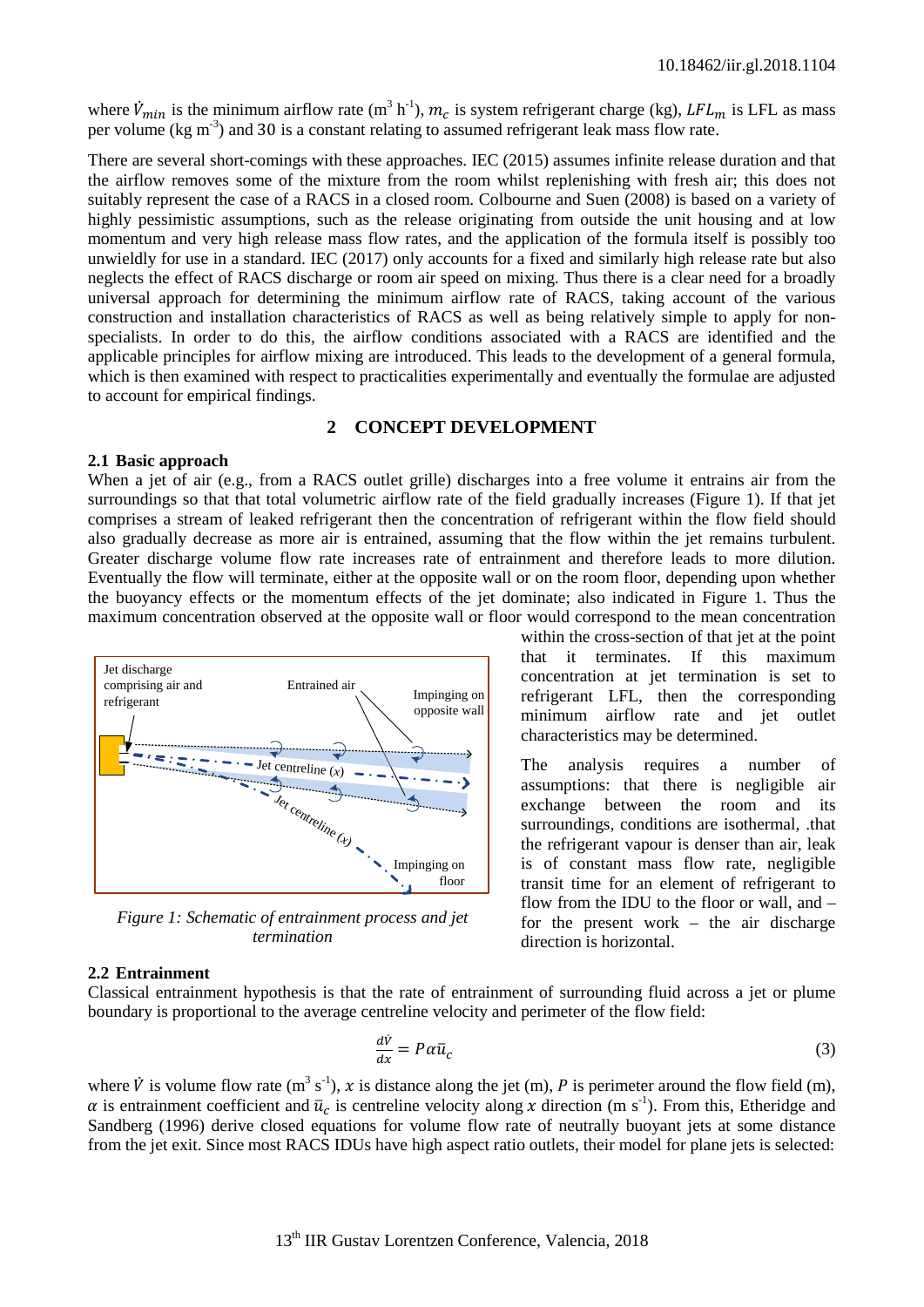<span id="page-2-4"></span>
$$
\dot{V}(x) = b\dot{V}_o \sqrt{\frac{\alpha x}{A_o}}\tag{4}
$$

where the constant  $b = 2^{5/4} \approx 2.4$  and  $A_0$  is the area of the jet outlet aperture (m<sup>2</sup>).

At any distance x from the outlet, the flow rate  $\dot{V}(x)$  is the sum of the outlet airflow rate  $(\dot{V}_0)$  and the additional airflow that has been entrained until distance x. Therefore the total entrained airflow,  $\Sigma \dot{V}_e$  until x is  $\dot{V}(x)$  minus that from the outlet:

$$
\Sigma \dot{V}_e(x) = b \dot{V}_o \sqrt{\frac{ax}{A_o}} - \dot{V}_o \tag{5}
$$

#### **2.3 Jet termination**

A negatively buoyant jet is discharged horizontally comprising denser than air refrigerant will eventually impinge on the floor. From Etheridge and Sandberg (1996), using the constants for a plane jet with identical boundary for flow and concentration fields, the expression for the distance travelled until termination  $(x_T)$ along an unobstructed jet centreline is:

<span id="page-2-3"></span>
$$
x_T = \left\{ h_o \frac{3.75 A_o}{f(I)Ar_o b\sqrt{\alpha}} \right\}^{0.4}
$$
 (6)

where  $Ar<sub>o</sub>$  is the non-dimensional Archimedes number based on the outlet conditions, as given below,  $h<sub>o</sub>$  is the centre height of the jet outlet (m) and  $f(I)$  is a combination of volume, momentum, energy and buoyancy flux integrals determined analytically by Etheridge and Sandberg;  $f(I) = 0.39$ . Archimedes number for the IDU discharge condition is:

$$
Ar_o = g' \frac{\sqrt{A_o}}{u_o^2} \tag{7}
$$

where g' is the reduced gravity (m s<sup>-2</sup>) and  $u_o$  is the velocity at IDU air discharge (m s<sup>-1</sup>).

Note that as the jet proceeds into the surroundings and more air is entrained the average concentration will reduce, so  $g'$  and thus Archimedes number become smaller; the result is the trajectory becomes less steep so lengthening  $x_T$ . Were this aspect to be accounted for in the model it forms an implicit solution and therefore difficult to compute. Since using  $Ar_0$  must produce a more pessimistic result (higher floor concentration) then it was opted to adopt this simplification of using IDU discharge  $Ar_o$ . Since  $u_o = V_o/A_o$ :

<span id="page-2-2"></span>
$$
Ar_o = g' \frac{A_o^{2.5}}{V_o^2}
$$
 (8)

Since to be in a useable form  $g'$  must be based on the IDU discharge condition, i.e., at the start of the release where surrounding air is uncontaminated and discharge concentration  $(C<sub>o</sub>)$  is known:

<span id="page-2-1"></span>
$$
g' = g\left(\frac{\rho_m - \rho_a}{\rho_a}\right) \tag{9}
$$

where g is gravity,  $\rho_m$  is density of the refrigerant-air mixture (kg m<sup>-3</sup>) and  $\rho_a$  is air density (kg m<sup>-3</sup>). The mixture density may be approximated as  $\rho_m \cong C_o + \rho_a$ , where  $C_o$  is refrigerant concentration (kg m<sup>-3</sup>) in the discharged air.

For the time being, assuming that the release mixes homogenously with the entire airflow within the IDU housing, bulk mean concentration of the discharged jet would be:

<span id="page-2-0"></span>
$$
C_o = \frac{m_{leak}}{\dot{v}_o} \tag{10}
$$

Substituting [\(10\)](#page-2-0), [\(9\)](#page-2-1) and [\(8\)](#page-2-2) into [\(6\)](#page-2-3), and combining the constants yields:

<span id="page-2-5"></span>
$$
x_T = \left\{ h_o \frac{9.6 \dot{V}_o^3 \rho_a}{gm_{leak} A_o^{1.5} b \sqrt{\alpha}} \right\}^{1/2.5}
$$
\n
$$
\tag{11}
$$

However, if the room is sufficiently small then the jet can impinge on the opposite wall of the room in which case termination distance is taken as the representative distance across the room:

<span id="page-2-6"></span>
$$
x_T = \sqrt{A_{rm}}
$$
 (12)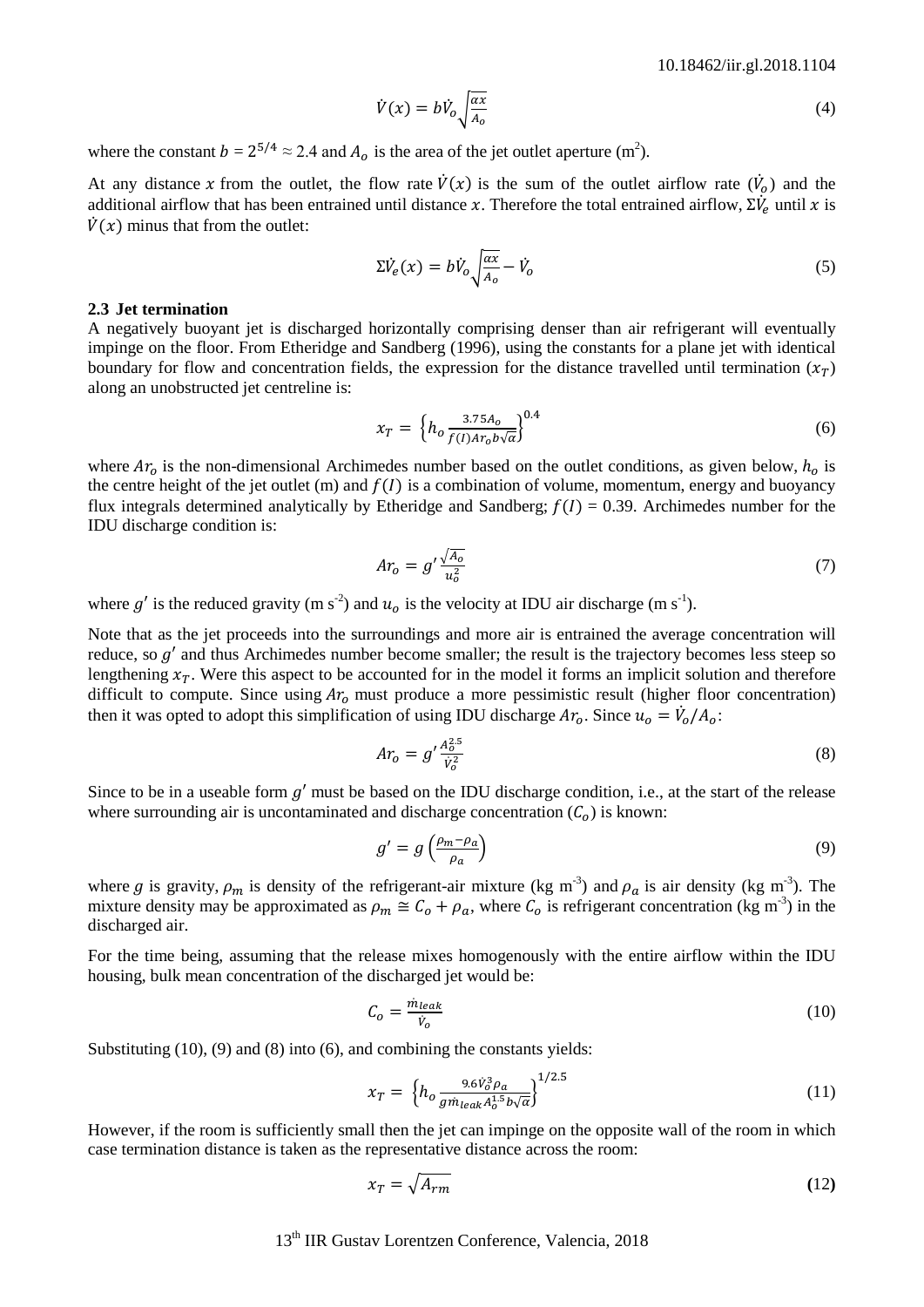where  $A_{rm}$  is the room floor area (m<sup>2</sup>).

With higher refrigerant leak rates or lower airflow rates the distance to the floor is generally less than  $\sqrt{A_{rm}}$ . Therefore it is reasonable to use the approach for a negatively buoyant jet impinging on the floor for the analysis.

#### **2.4 Dilution process**

Refrigerant concentration within the IDU air discharge was defined in equation [\(10\)](#page-2-0). At the time that the release begins (say, at time  $= t1$ ) and assuming the jet enters an uncontaminated space and that the refrigerant continues to mix homogenously within the progressing jet, concentration at some distance  $(x)$ along the jet is:

$$
\bar{C}(x) = \frac{m_{leak}}{\dot{v}(x)}\tag{13}
$$

Over time, the discharged refrigerant will mix within the room and therefore the entrained air comprises an increasingly richer mixture, peaking at cessation of the leak. Thus the total volume of air that has been entrained into the jet for the duration of the leak, or the volume of air within the room, whichever the smaller, is used to estimate the average concentration of the surrounding air at the time of cessation of the release (time  $=$  t2), i.e.:

<span id="page-3-0"></span>
$$
\bar{C}_{sur,t2} = \frac{m_r}{\min\{\Sigma \dot{V}_e t_{leak}, V_{rm}\}}
$$
(14)

where  $m_r$  is the total mass of refrigerant released (kg) and  $t_{leak}$  is the time over which it is released (s), i.e.,  $t2 - t1$ .

In practice, there is usually a minimum IDU airflow rate associated with a given capacity (typically in the order of 75 m<sup>3</sup> h<sup>-1</sup> per kW) and thus room size on account of the associated heat load and a certain air discharge opening area to ensure the necessary air throw. Quantifying the term  $\Sigma \dot{V}_e t_{leak}$  across a wide range of conditions, including leak time, indicates that  $V_{rm}$  will always be exceeded by up to a factor of five. Whilst this does not guarantee that the released refrigerant will be perfectly distributed throughout the entire room, it does provide some confidence that the term  $min{\{\Sigma V_e t_{leak}, V_{rm}\}}$  can simply revert to  $V_{rm}$ ; thus  $C_{\text{sur},t2}$  is the mean room concentration. This assumption has been further supported by CFD simulations over a wide range of scenarios (see [Figure 3\)](#page-4-0).

For any given time, the maximum concentration at floor level must correspond to the concentration within the jet as it approaches the floor or wall. At the beginning of the release  $(t1)$ , that maximum concentration corresponds to the termination position of the jet as in equation [\(10\)](#page-2-0), when setting  $x = x_T$ , i.e.:

$$
\bar{C}_{max,t1} = \frac{\dot{m}_{leak}}{\dot{v}(x_T)}\tag{15}
$$

As mentioned above, moments before cessation of the release the entrained air along the trajectory of the jet will also comprise refrigerant mixed within the room and in addition the refrigerant within the air drawn into the IDU suction. Thus, at cessation of the leak the maximum concentration will be:

<span id="page-3-3"></span>
$$
\bar{C}_{max,t2} = \frac{\dot{m}_{leak} + \dot{m}_{sur} + \dot{m}_{suct}}{\dot{v}(x_T)}
$$
(16)

where  $\dot{m}_{sur}$  is the mass flow of refrigerant from the surroundings (kg s<sup>-1</sup>), i.e. from the entrained mixture, is:

<span id="page-3-1"></span>
$$
\dot{m}_{sur} = \bar{C}_{sur,t2} \Sigma \dot{V}_{e,t2} \tag{17}
$$

And  $\dot{m}_{\text{surf}}$  is the mass flow of refrigerant into the IDU suction (kg s<sup>-1</sup>); since the volume flow of air into the IDU must be the same as that being discharged  $(\dot{V}_o)$ , then:

<span id="page-3-2"></span>
$$
\dot{m}_{\text{surf}} = \bar{C}_{\text{sur},t2} \dot{V}_o \tag{18}
$$

Substituting equations [\(14\)](#page-3-0), [\(17\)](#page-3-1) and [\(18\)](#page-3-2) into [\(16\)](#page-3-3), the maximum concentration at cessation of the release can be expressed as a function of exit airflow rate: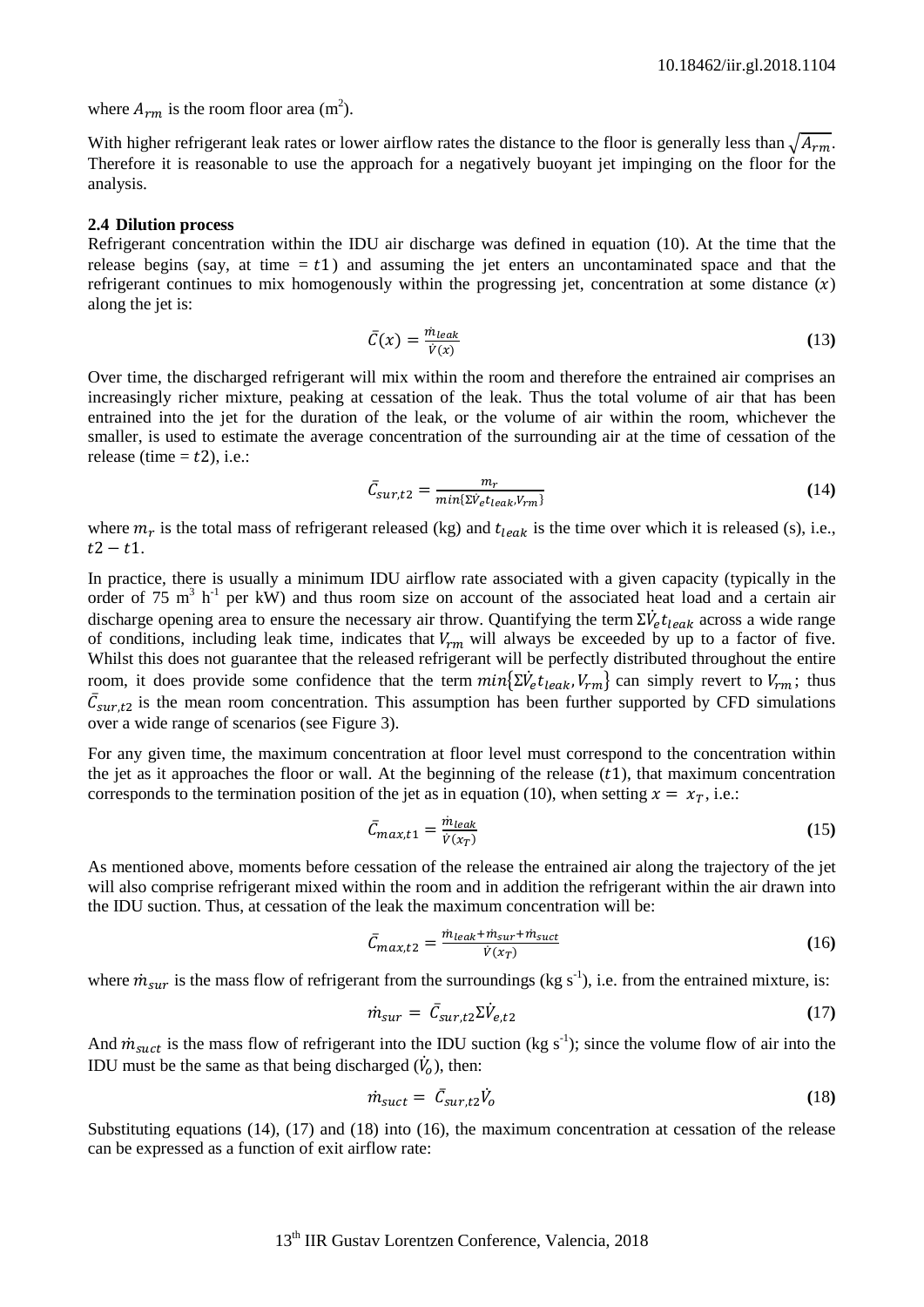<span id="page-4-1"></span>
$$
\bar{C}_{max,t2} = \frac{\dot{m}_{leak}}{\dot{v}(x_T)} + \frac{m_r}{v_{rm}} \tag{19}
$$

Introducing equation [\(4\)](#page-2-4) into [\(19\)](#page-4-1) enables  $C_{max,t2}$  to be determined as a function of IDU airflow in the case of full room mixing (equation [20\)](#page-4-2).

<span id="page-4-2"></span>
$$
\bar{C}_{max,t2} = \frac{m_{leak}}{b\dot{V}_o \sqrt{\frac{ax_r}{A_o}}} + \frac{m_r}{V_{rm}}
$$
\n(20)

By setting  $C_{max,t2} = LFL_m$  and rearranging, plus with the introduction of a new dimensionless term (R) to account for heterogeneity of the discharged refrigerant-air mixture (see section [3.1\)](#page-5-0), equation [\(20\)](#page-4-2) provides an explicit formula (equation [21\)](#page-4-3) for determining minimum required airflow rate.

<span id="page-4-3"></span>
$$
\dot{V}_o = \frac{\dot{m}_{leak}}{Rb\sqrt{\frac{\alpha x_T}{A_o}}(LFL - \frac{m_T}{V_{rm}})}
$$
\n(21)

Finally, equation [\(11\)](#page-2-5) or [\(12\)](#page-2-6) can be inserted into equation [\(21\)](#page-4-3) and combining constants (including  $R = 1/3$ ), yields equations [\(22\)](#page-4-4) and [\(23\)](#page-4-5), respectively.

<span id="page-4-4"></span>
$$
\dot{V}_{o,min} = \frac{5.6 \dot{m}_{leak} \sqrt{A_o}}{A_{rm}^{1/4} (LFL - \frac{m_r}{V_{rm}})}
$$
(22)

$$
\dot{V}_{o,min} = \frac{4m_{leak}^{3/4}\sqrt{A_o}}{h_o^{1/8}\left(LFL - \frac{m_T}{V_{rm}}\right)^{5/8}}
$$
(23)

Under some situations, the jet will terminate on the opposite wall of the room, i.e.,  $x_T > \sqrt{A_{rm}}$ , where equation [\(22\)](#page-4-4) is applicable. When lower leakage mass flow rates are assumed (which implicitly results in lower  $\dot{V}_{o,min}$ ) and the IDU is closer to the floor, the trajectory of the negatively buoyant jet veers towards the floor before reaching the opposite wall  $(x_T < \sqrt{A_{rm}})$ ; in this case equation [\(23\)](#page-4-5) needs to be applied. Through extensive evaluation of all applicable variables, equation [\(23\)](#page-4-5) need only be applied when the R290 leak mass flow rate is less than,  $\dot{m}_{leak} = m_r/(145 \times h_0 + 180)$ .

Assessment of the approach was also carried out with CFD software (Simflow/OpenFOAM<sup>[1](#page-4-8)</sup>), evaluating a range of conditions typical for RACS (airflow rate, discharge area, release mass and mass flow, unit height, discharge direction and room size). On average (e.g., over a several second duration to smooth out the "flapping" phenomenon), the trajectory of the jet was mostly less pronounced than equation [\(11\)](#page-2-5) inferred. The exception was with units close to the floor where the Coandă effect helps draw the jet closer to the floor. But in all cases the extent of the LFL boundary was further from the floor or wall as anticipated by the model; examples are provided in [Figure 2,](#page-4-6) [Figure 3](#page-4-0) and [Figure 4.](#page-4-7).



*Figure 2: Contours\* showing trajectory,*  $A_0 = 0.20 \, \text{m}^2$ , 500 g at *141 g min<sup>-1</sup>*;  $x_T = 5.5$  *m* 



<span id="page-4-0"></span>*Figure 3:Contours\* showing trajectory,*  $A_0 = 0.05 \frac{m^2}{\pi}, 500 \text{ g}$  *at 141 g min<sup>-1</sup>*;  $x_T = 5.5$  *m*; *nearly all room air mixed within 70 s*

<span id="page-4-5"></span>

<span id="page-4-7"></span>*Figure 4: Contours\* showing trajectory,*  $A_0 = 0.05 \, \text{m}^2$ , 500 g at *141* g  $min^{-1}$ ;  $x_T = 4.1$  *m* 

<span id="page-4-6"></span>\* Red contour is region above LFL; green is  $0.5 \times$ LFL to LFL; pale blue is  $\leq 5\%$  of LFL; room length = 4.5 m

<span id="page-4-8"></span><sup>&</sup>lt;sup>1</sup> [https://sim-flow.com/;](https://sim-flow.com/) solver: rhoreactingbuoyantFOAM, turbulence model: RANS RNG κ-ε; mesh: 0.015 – 0.06 m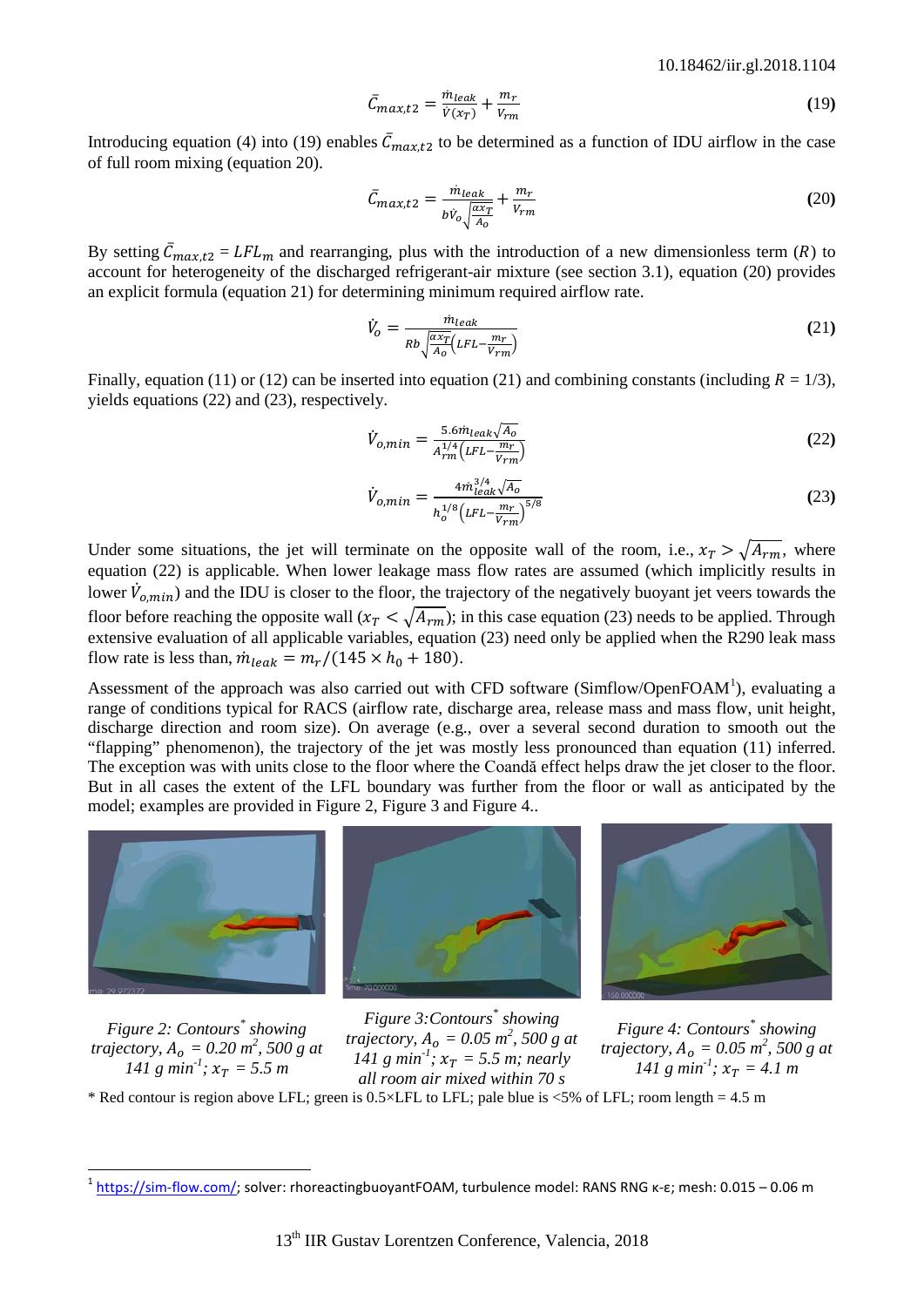# **3 MEASUREMENTS**

A series of measurements were conducted to clarify several aspects, such as understanding the heterogeneity of the mixture at IDU discharge, the lateral distribution within the room and also a variety of different conditions to help validate the proposed formulae.

### <span id="page-5-0"></span>**3.1 IDU exit condition**

An initial assumption was that a release of refrigerant within an IDU is fully mixed within the airflow, before being discharged. Experiments were carried out in order to examine the validity of this assumption. Two types of IDU's were considered: three typical "wall" units and a "floor" unit. R290 releases of various constant mass flow rates were made from different positions within the IDUs over a range of airflow rate settings.



<span id="page-5-1"></span>*Figure 5: Measurements of R290 concentration within air discharged from an IDU at varying airflow rates*

<span id="page-5-2"></span>*Figure 6: Measurements of R290 concentration within air discharged from an IDU at varying release mass flow rates*

With the floor IDU R290 concentrations were measured at six equidistant positions along the centreline of the air discharge outlet. [Figure 5](#page-5-1) shows results with a 100 g/min release simulated from the coil right hand return bends and airflow rates of 0.19, 0.24 and 0.31  $m^3 s^{-1}$ , whilst the results in [Figure 6](#page-5-2) used a fixed 0.19  $m<sup>3</sup>$  s<sup>-1</sup> airflow and release rates ranging from 13 to 256 g min<sup>-1</sup>. These indicate that irrespective of the conditions, refrigerant remains within about one-third of the discharged air, with the majority being within  $1/5^{th}$ .

Releases were simulated at four other locations, as indicated in [Figure 7.](#page-5-3) Positioning and orientation of the releases were intended to create as much pre-mixing within the IDU as possible before the R290 was discharged with the air. Whilst most of these alternative release positions did lead to a wider distribution of refrigerant across the discharged air [\(Figure 8\)](#page-5-4), full homogeneity could not be achieved.



<span id="page-5-3"></span>*Figure 7: Positions/direction of additional release points and position of sampling points (red dots)*

<span id="page-5-4"></span>*Figure 8: Average concentration at linear distances along air discharge arising from different release points*

Further measurements were carried out on wall IDUs in a similar fashion, but with a finer distribution of sampling points (40 mm apart) and covering the width of the outlet at five angular locations relative to the horizontal (270°). [Figure 9](#page-6-0) and [Figure 10](#page-6-1) show local R290 concentrations for a low (480 m<sup>3</sup> h<sup>-1</sup>) and high  $(1260 \text{ m}^3 \text{ h}^{-1})$  IDU airflow rate arising from a 30 g min<sup>-1</sup> release rate from the coil return. A similar tendency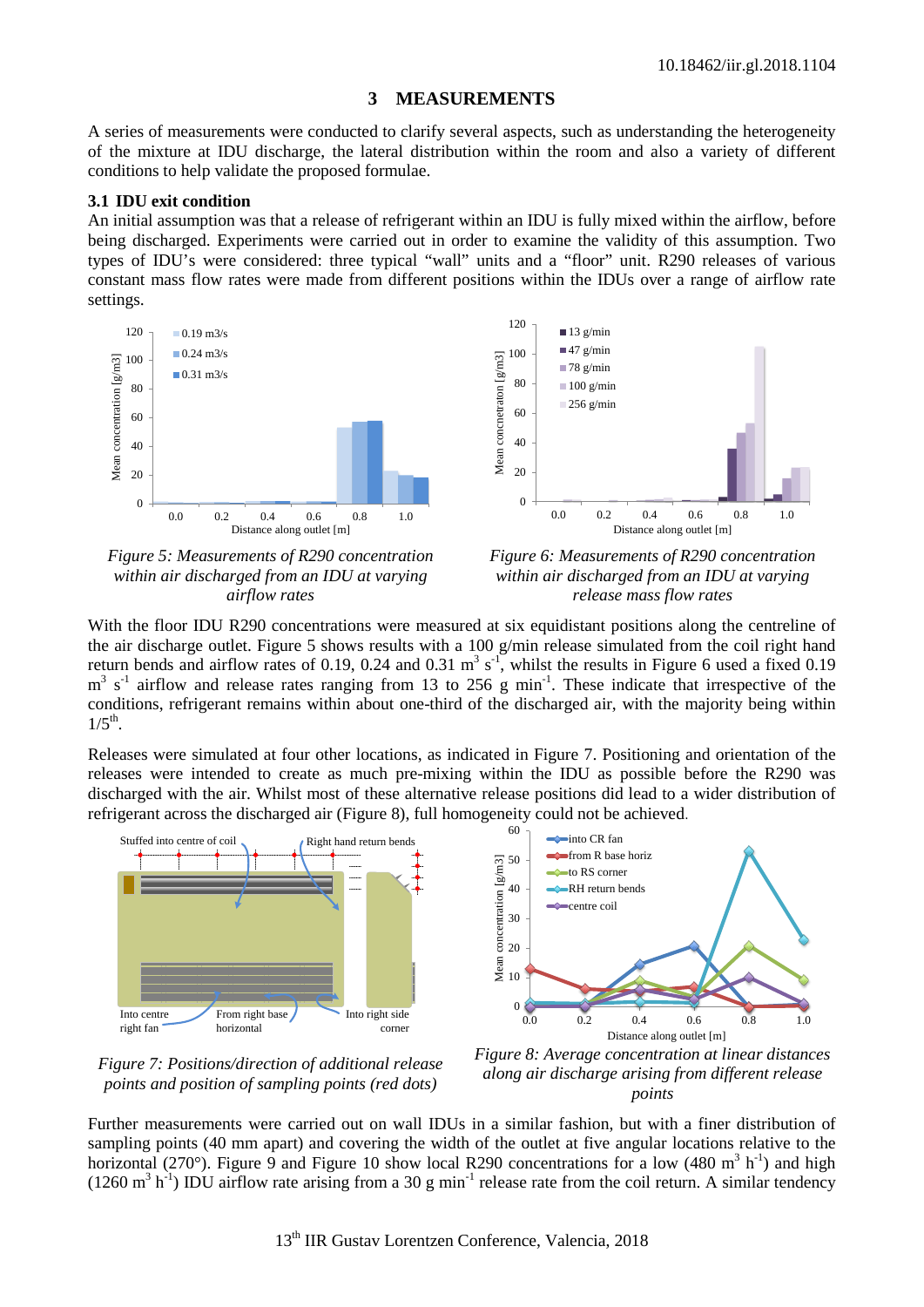with the floor IDU is seen, where the majority of refrigerant is discharged from about half of the discharge opening (about 225° to 270°) and about one-quarter of the length. This pattern was replicated in both 2.5 kW and 8 kW IDUs and over several different leak positions and orientations about the right-hand return bends.

Maximum local values along the length are given in [Figure 11](#page-6-2) for four different airflow rates. As with the floor IDU, increasing airflow rate does not help homogenise the exit concentration. Comparing the peak concentrations against the bulk mean concentration (as expressed in equation [10\)](#page-2-0) [Figure 12](#page-6-3) indicates a large discrepancy in the order of eight to 15, inherent in the assumption of homogenous mixing inside the IDU.





<span id="page-6-0"></span>*Figure 9: Local R290 concentration at wall unit discharge with 30 g/min and 480 m3/h airflow*

<span id="page-6-3"></span><span id="page-6-1"></span>*Figure 10: Local R290 concentration at wall unit discharge with 30 g/min and 1260 m3/h airflow*

Based on these results, it is evident that the majority of the discharged air is not directly useful for dilution of a release. An approximation from these data suggests that broadly two-thirds of the discharged volume airflow may be neglected. Accordingly, the term applied to equation [\(21\)](#page-4-3) was set at  $R = 1/3$ .



# <span id="page-6-2"></span>**3.2 Spatial distribution of discharged mixture**

Whilst the measurements described above were made immediately after the IDU outlet, it may be possible that refrigerant mixing occurs across the entire jet prior to approaching the floor or opposite wall. Measurements were used to help provide confirmation of the validity of equation [\(11\)](#page-2-5) for determining  $x_T$ and the usefulness of the term,  $R$ . Two arrangements were prepared to investigate this further. [Figure 13](#page-7-0) shows (a) incrementally spaced sampling points (purple) at floor level in order to indicate  $x_T$  and (b) a matrix of sampling points arranged at the same height as the IDU outlet (" $h_H$ " in the graphs) and also at 0.15 m below ("hL") to indicate both vertical and lateral distribution of the refrigerant within the discharged air.

[Figure 14](#page-7-1) plots local floor concentration (in line with the release position), with the respective coloured arrows indicating the result for  $x_T$  from equation [\(11\)](#page-2-5). There is fairly good agreement, especially when considering the variability of the release conditions.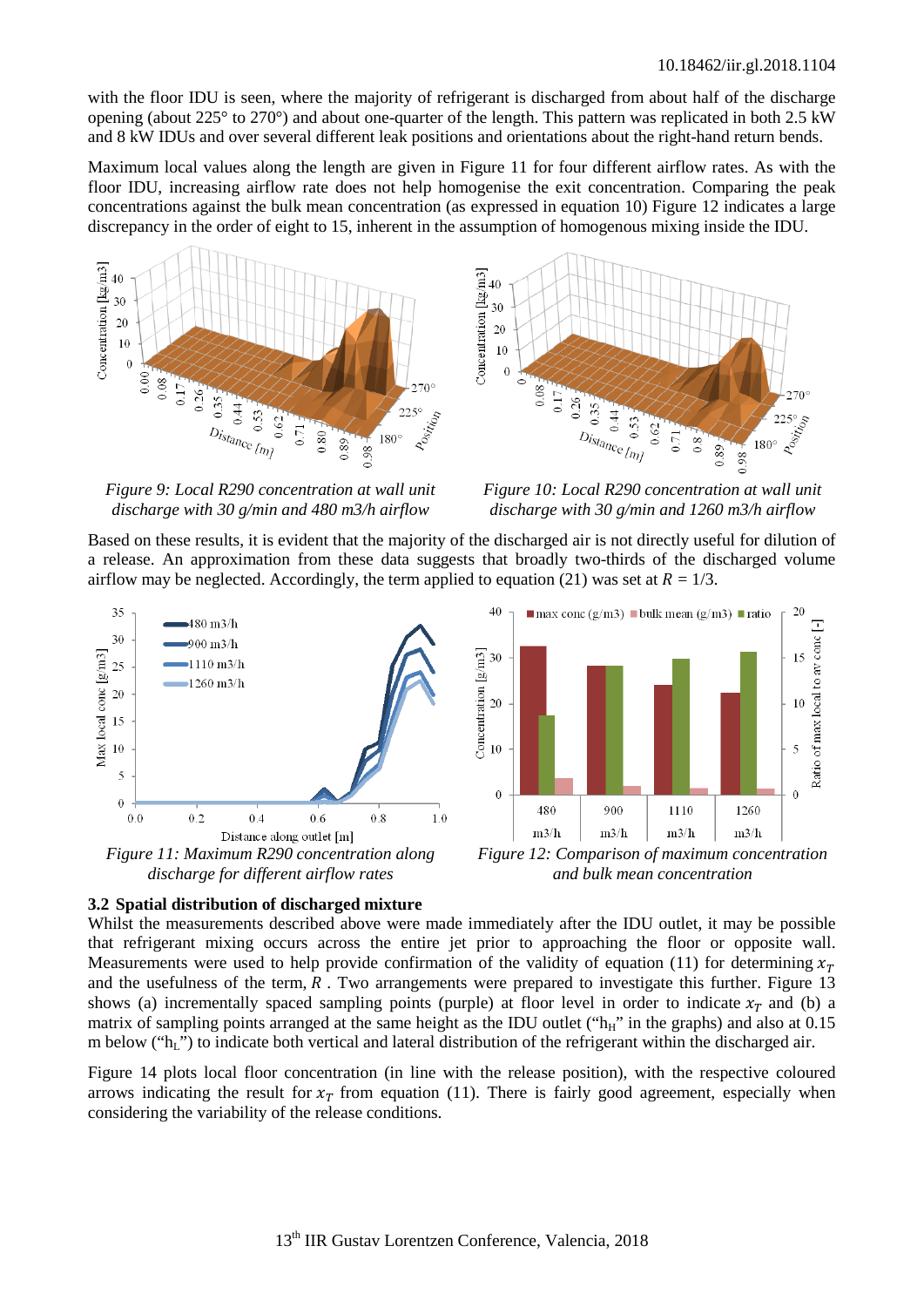

<span id="page-7-0"></span>*Figure 13: Layout of test room (3.5 m × 4 m) with sampling points indicated*



<span id="page-7-1"></span>*Figure 14: Floor concentrations during a release*  ( $g/min$ ) within the IDU with outlet opening ( $m<sup>2</sup>$ ) and *airflow (m3 h*-1 *) at different conditions*

Two sets of results are shown in [Figure 15](#page-7-2) and [Figure 16,](#page-7-3) which are from identical test arrangements, except for different airflow rates. (Note data for -0.6 m is not included since it matches that of 0 m.) Concentrations along the 0 m line are about the same, irrespective of height and distance from the IDU and approximately correspond to mean room concentration. Concentrations directly in front of the release start at a high value and then decrease towards the background concentration at the far end of the room. Crucially, concentrations at 0.15 m below the plane of air discharge are found to be higher in the centre of the room, inferring a downward trajectory of the refrigerant-rich part of the jet. Results for the lower airflow rate suggest a steeper trajectory on account of the more pronounced decline in concentrations towards the far end of the room.



# <span id="page-7-3"></span><span id="page-7-2"></span>**3.3 Validation**

Equations [\(22\)](#page-4-4) and [\(23\)](#page-4-5) (rearranged as a function of  $C_{max,t2}$ ) were compared against maximum measured concentrations across a large number of experiments from our database, involving different RACS and also commercial refrigeration equipment (CRE). Across the database, tests used a wide range of variables, such as airflow rates, outlet areas, unit height/positioning, released masses and mass flow rates, room sizes and also density and distribution of sampling points. [Figure 17](#page-8-0) shows comparison between the measured and calculated values with approximately 250 data-points, which shows that the equations under predict in most cases. However, since the primary purpose of the task is to determine a minimum airflow rate to guarantee against a flammable mixture forming, a positive adjustment factor of 1.2 was applied to minimise the number of data-points remaining to the left of parity [\(Figure 18\)](#page-8-1).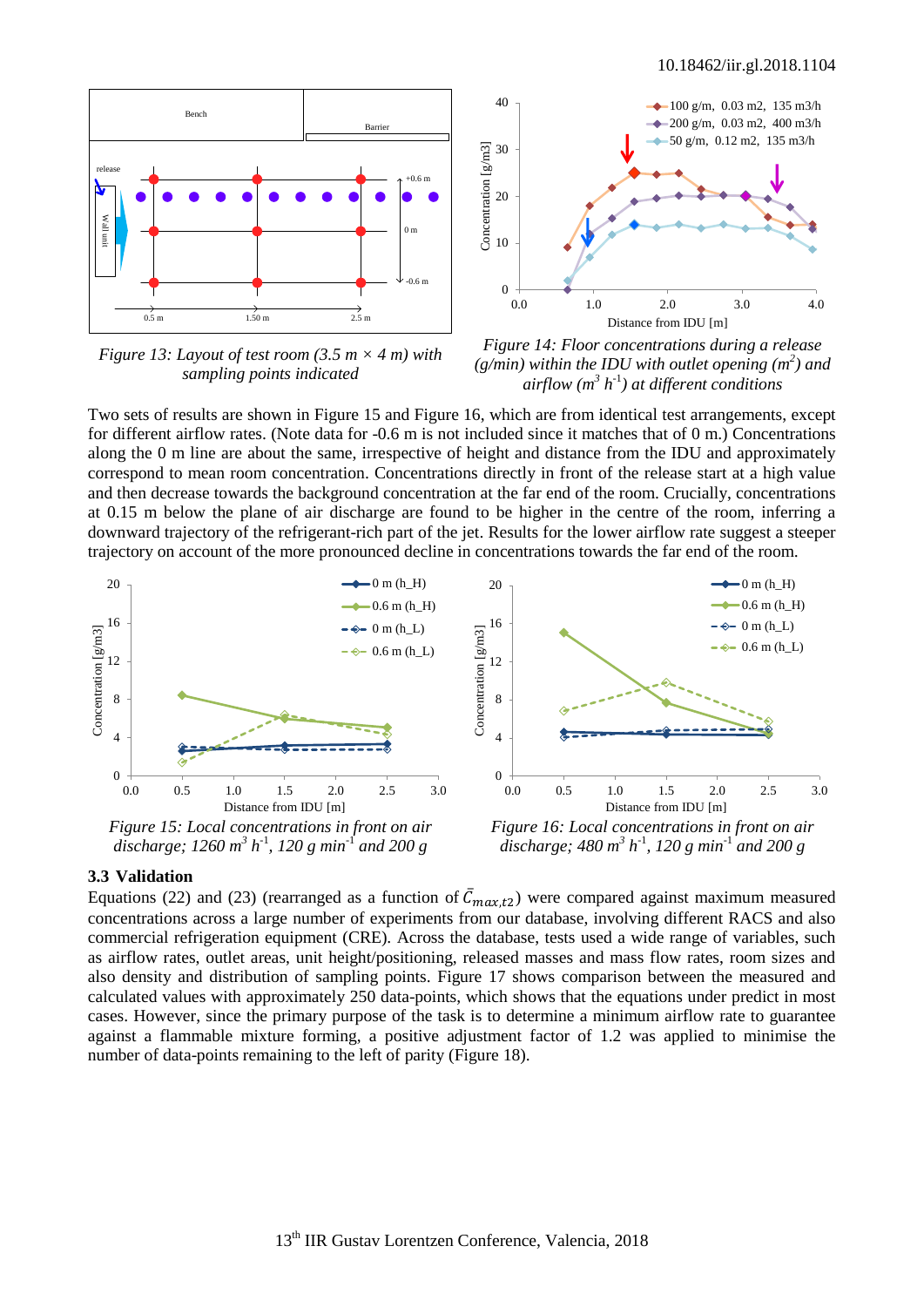<span id="page-8-2"></span>è



<span id="page-8-0"></span>*Figure 17: Comparison of measured maximum concentrations and unadjusted proposed formulae*



<span id="page-8-1"></span>*Figure 18: Comparison of measured maximum concentrations and proposed formulae adjusted to "catch all"*

### **4 FINAL REMARKS**

0.04

0.06

 $\Diamond$ RACS  $CRE$ 

Usually, refrigerant charge amount for a RACS is determined according to the room size into which the IDU will be installed and the LFL of the refrigerant:

$$
m_{max} = F \times LFL \times A_{rm} \times h_{rm}
$$
 (24)

where  $m_{max}$  is the maximum charge (kg),  $h_{rm}$  is the room height (m) usually assumed to be 2.2 m or 2.5 m and  $\overline{F}$  is a non-dimensional limit intended to avoid the entire room approaching LFL; with typical values ranging from 0.1 to 0.5 according to how much refrigerant a given RACS requires.

In order to make equations [\(22\)](#page-4-4) and [\(23\)](#page-4-5) more directly and practically applicable, equation [\(24\)](#page-8-2) is substituted in (and including the 1.2 adjustment factor), giving:

$$
\dot{V}_{o,min} = \frac{6.8\sqrt{A_o} \dot{m}_{leak}}{m_c^{1/4} LFL^{3/4}} \left(\frac{F^{1/4}}{1-F}\right)
$$
\n(25)

$$
\dot{V}_{o,min} = \frac{5\sqrt{A_o}m_{leak}^{3/4}}{h_o^{1/8}[LE(L-T)]^{5/8}}
$$
(26)

Using these formulae, some examples of minimum airflow rates according to the key variables are provided



<span id="page-8-3"></span>*Figure 19: Example of airflow rate requirements with mean variables*

in [Figure 19.](#page-8-3) It is seen that the minimum airflow is rather sensitive to the selected parameters, where for example, high leak rates increase airflow about proportionally, doubling charge amount increases airflow by a factor of three and increasing the outlet area by four (i.e., quartering discharge velocity) doubles airflow, assuming the other factors are kept constant. Also shown are typical values for high and low airflow setting on IDUs, assuming a specific heat load of  $200 \text{ W m}^2$  of room area. Evidently, under some conditions IDU airflow may need to be raised to the high setting to ensure flammable mixtures are avoided and occasionally redesign of the RACS may be necessary.

Compared to the methods mentioned in the introduction, use of equations [\(22\)](#page-4-4) and [\(23\)](#page-4-5) are attractive in several respects. In particular, the need to make judgement on certain variables is eliminated, they account for discharge velocity of IDUs, absolute mass of releasable refrigerant charge and installation height of IDU (where applicable) as well as enabling the choice of assumed leak rate. Moreover, they have been extensively validated against database of measurements specifically using RACS and CRE.